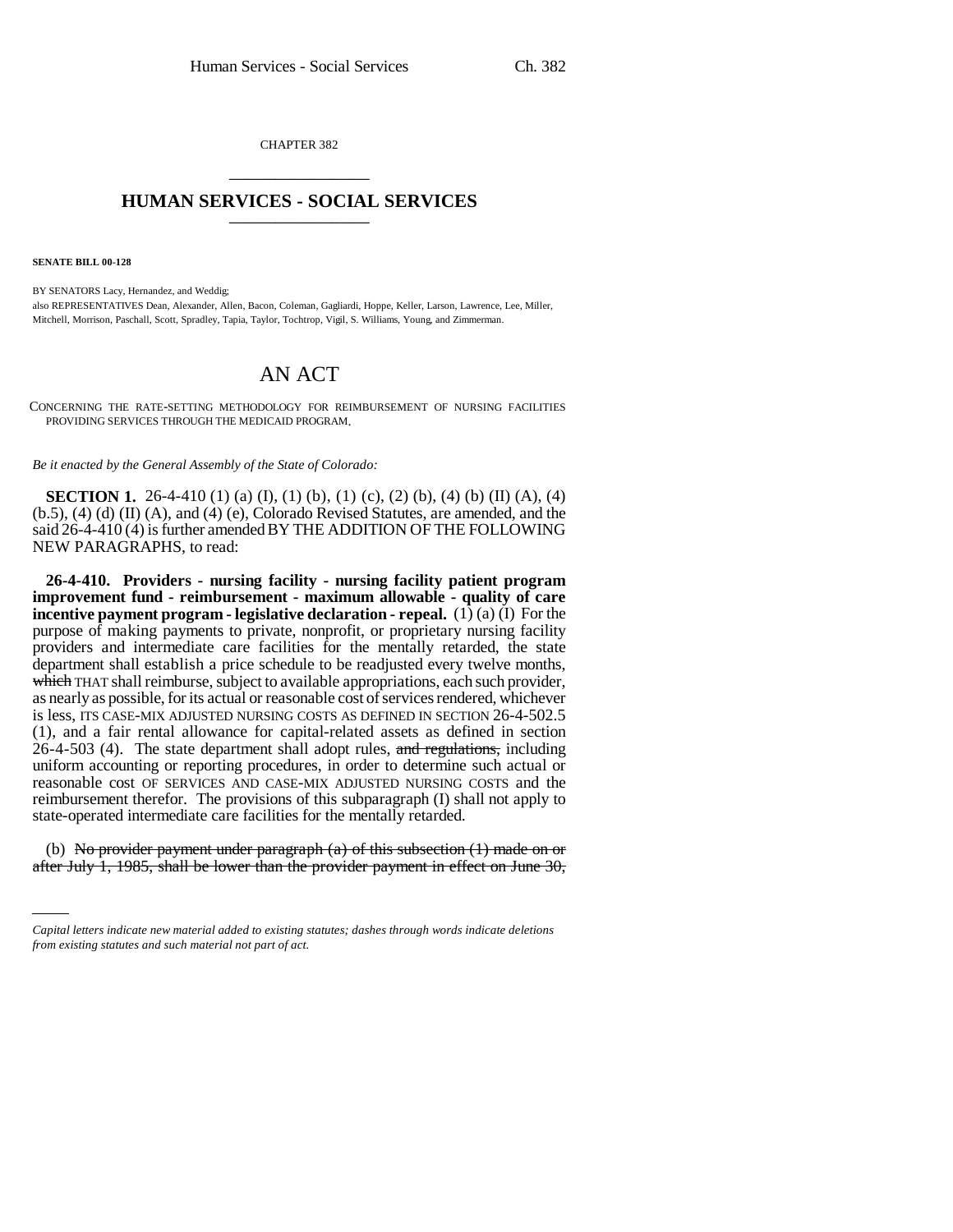1985, solely as a result of a payment of a fair rental allowance for capital-related assets. For the fiscal year 1986-87 and thereafter, that portion of a provider payment required by this paragraph (b) shall be reduced by fifty percent.

(c) On and after July 1, 1987, if a provider payment under paragraph  $(a)$  of this subsection (1) is greater than the provider payment in effect on June 30, 1985, and such increase is wholly or partly the result of the payment of a fair rental allowance for capital-related assets, then that portion of the increase in the provider payment attributable to the payment of a fair rental allowance for capital-related assets shall be reduced by fifty percent.

(2) (b) In addition to such actual or reasonable costs and the reimbursement therefor, the state department shall, subject to available appropriations, include an allowance, equal to the change in the national bureau of labor statistics consumer price index from the preceding year, which is to compensate for fluctuating costs. This amount shall be determined every twelve months when the statewide average cost is determined as set forth by the rules and regulations of the state department BY ADJUSTING FOR INFLATION. THE NURSING FACILITY PROVIDER'S ALLOWABLE COST SHALL BE MULTIPLIED BY THE CHANGE IN THE CONSUMER PRICE INDEX MEASURED FROM THE MIDPOINT OF THE PROVIDER'S COST REPORT PERIOD TO THE MIDPOINT OF THE PROVIDER'S RATE PERIOD. This allowance is applied to all costs, INCLUDING CASE-MIX ADJUSTED NURSING COSTS AS THAT TERM IS DEFINED IN SECTION 26-4-502.5 (1), less interest, up to the reasonable cost established and will be allowed to proprietary, nonprofit, and tax-supported homes; except that such allowance shall not be applied to the costs of state-operated intermediate facilities for the mentally retarded.

(4) (a.5) CASE-MIX ADJUSTED NURSING COSTS SHALL BE SUBJECT TO THE MAXIMUM ALLOWABLE REIMBURSEMENT LIMITATION ON HEALTH CARE COSTS AS SET FORTH IN SUB-SUBPARAGRAPH (A) OF SUBPARAGRAPH (II) OF PARAGRAPH (b) OF THIS SUBSECTION (4). IN DETERMINING THE MAXIMUM ALLOWABLE REIMBURSEMENT LIMITATION, CASE-MIX ADJUSTED NURSING COSTS SHALL BE NORMALIZED, AS DEFINED IN SECTION 26-4-502.5 (8), FOR EACH NURSING FACILITY PROVIDER BASED UPON THE AVERAGE OF THE PROVIDER'S QUARTERLY CASE-MIX INDICES FOR RESIDENTS DURING THE PROVIDER'S MOST RECENTLY REPORTED COST REPORTING PERIOD.

(b) (II) **Health care - food and case-mix adjusted nursing costs:** (A) Class I facilities: One hundred twenty-five percent of the weighted average actual costs of all class I facilities ADJUSTED FOR FACILITY CASE- MIX WEIGHT;

(b.5) For the purpose of calculating BOTH THE INDIVIDUAL NURSING FACILITY PROVIDER'S RATES AND the maximum allowable reimbursement rates identified in subparagraphs  $(I)$  and  $(II)$  of paragraph  $(b)$  of this subsection  $(4)$ , ONLY ADMINISTRATIVE costs AS DEFINED IN SECTION 26-4-502 (1.5) shall be imputed to the eighty-fifth percentile for urban facilities with occupancy rates below eighty-five percent.

(d) (II) Notwithstanding any other provision in this article, the following limitations shall apply to rates for reimbursement of nursing facilities:

(A) For all rates effective on or after July 1, 1997, for each class I and class V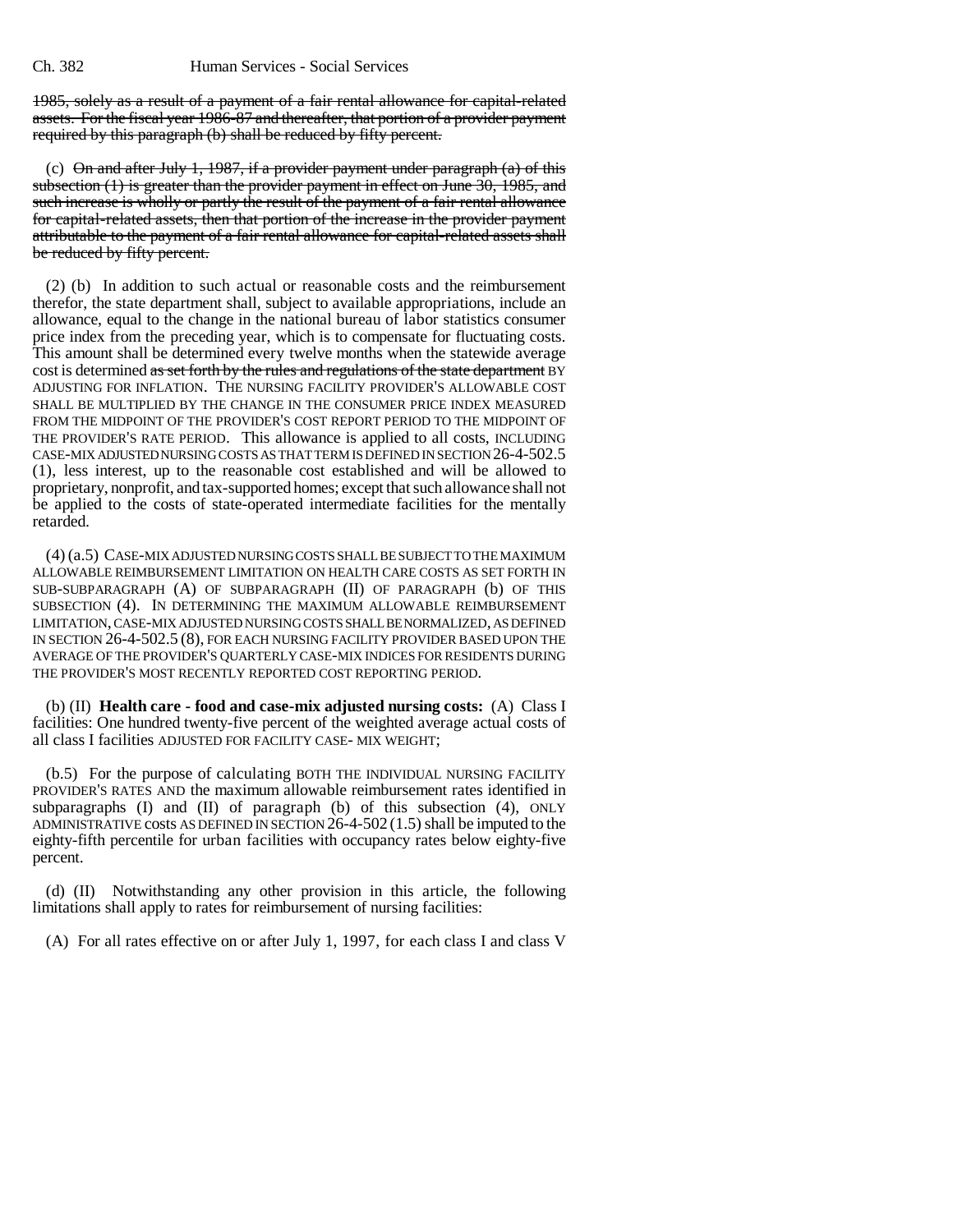facility, any increase in administrative costs shall not exceed six percent per year and FOR EACH CLASS I AND CLASS V FACILITY, any increase in health care services costs shall not exceed eight percent per year, EXCEPT THAT SUCH LIMITATION ON HEALTH CARE SERVICES COSTS SHALL NOT APPLY FOR RATES EFFECTIVE ON OR AFTER JULY 1, 2000, AND PRIOR TO JULY 1, 2002; and

(e)  $(H)$  The state department is authorized to utilize a case-mix system for reimbursing some or all of Colorado's class I and class V medicaid nursing facilities. A case-mix reimbursement system reimburses each facility according to the resource consumption in treating its case mix of medicaid residents, which may include such factors as the age, health status, resource utilization, and diagnoses of the facility's medicaid residents.

(II) A case-mix reimbursement system shall be instituted if the state department and the joint budget committee of the Colorado general assembly determine prior to implementation that such a reimbursement system will not increase state expenditures for nursing facility care.

(III) The administrative costs for implementing a case-mix reimbursement system shall be paid from the savings that result from the provisions in paragraph (d) of this subsection (4).

(IV) The state department and the state board shall promulgate such rules as may be necessary to implement a case-mix reimbursement system.

(V) The state department shall report to the joint budget committee and to the health, environment, welfare, and institutions committees of the general assembly no later than November 1, 1997, concerning the following:

(A) The status of the state department's efforts to develop a case-mix reimbursement system;

(B) The feasibility of implementing a case-mix reimbursement system by July 1, 1998; and

(C) The impact upon medicaid nursing facility rates caused by the inclusion of medicare costs in medicaid cost reports.

(f) EFFECTIVE JULY 1, 2000, A CASE-MIX REIMBURSEMENT COMPONENT, AS DEFINED IN SECTION 26-4-502.5 (3), FOR NURSING COSTS SHALL BE PAID TO CLASS I AND CLASS V NURSING FACILITY PROVIDERS AND IMPLEMENTED AS FOLLOWS:

(I) THE STATE DEPARTMENT SHALL DETERMINE EACH RESIDENT'S CLINICAL AND FUNCTIONAL STATUS AS IDENTIFIED AND REPORTED BY EACH NURSING FACILITY PROVIDER USING THE FEDERAL MEDICARE AND MEDICAID PROGRAM MINIMUM DATA SET ASSESSMENT.

(II) FOR THE PURPOSE OF DETERMINING EACH PROVIDER'S CASE-MIX INDEX, THE DEPARTMENT SHALL USE THE RESOURCE UTILIZATION GROUPS CLASSIFICATION SYSTEM, NURSING WEIGHTS ONLY. IN CLASSIFYING RESIDENTS, AN INDEX MAXIMIZATION APPROACH SHALL BE USED. NURSING WEIGHTS SHALL BE CALCULATED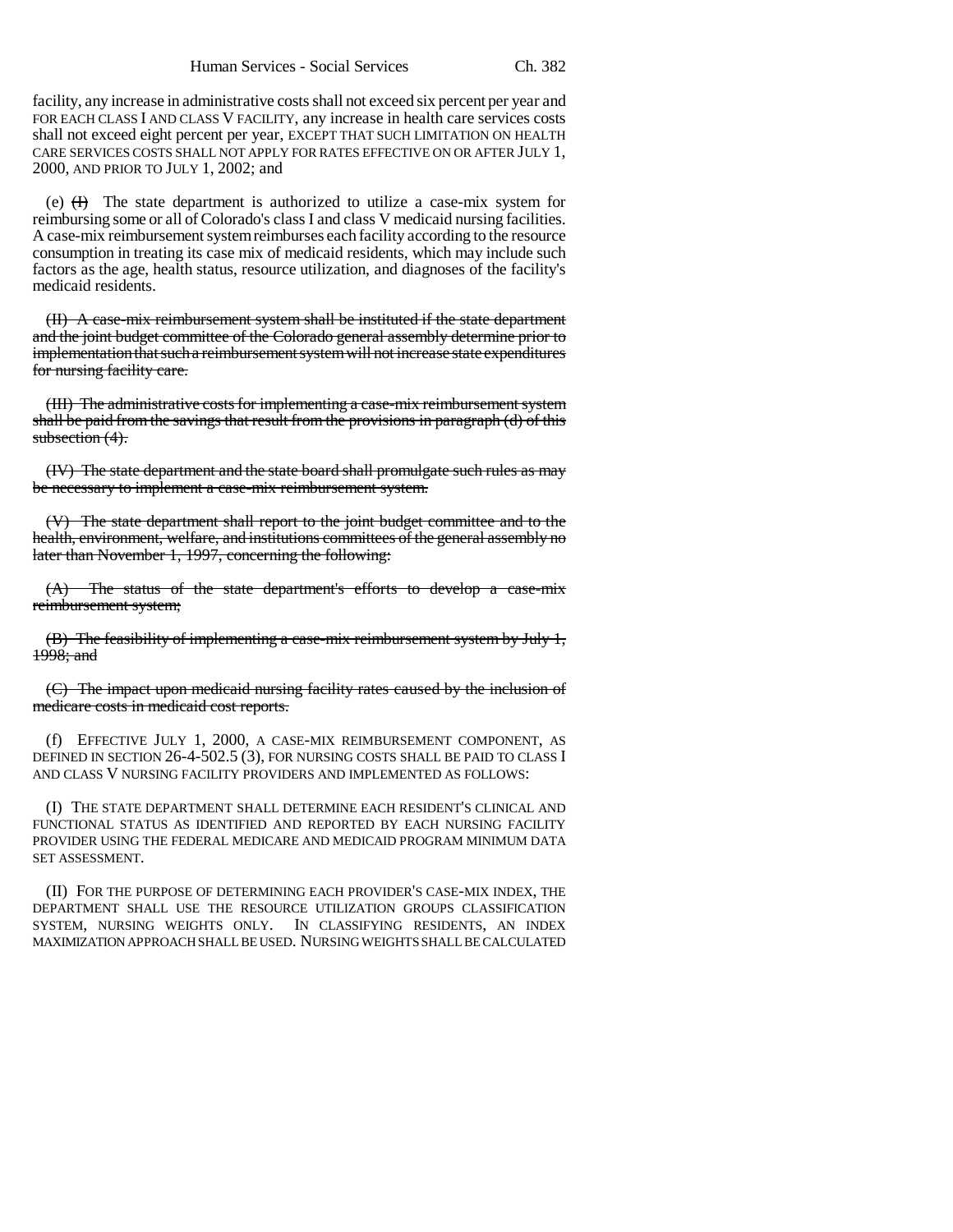BASED UPON STANDARD NURSING TIME STUDIES AND WEIGHTED BY COLORADO SPECIFIC NURSING SALARY RATIOS AND FACILITY POPULATION DISTRIBUTION AS DEFINED IN SECTION 26-4-502.5 (9) AND (4).

(III) AN AVERAGE CASE-MIX INDEX SHALL BE DETERMINED FOR EACH NURSING FACILITY PROVIDER'S MEDICAID RECIPIENTS ON A QUARTERLY BASIS.

(IV) THE STATE BOARD SHALL PROMULGATE SUCH RULES AS ARE NECESSARY TO IMPLEMENT THE CASE-MIX REIMBURSEMENT SYSTEM PURSUANT TO THIS PARAGRAPH (f).

**SECTION 2.** 26-4-502 (3), Colorado Revised Statutes, is amended to read:

**26-4-502. Special definitions relating to nursing facility reimbursement.** As used in this part 5, and for purposes of section 26-4-410, unless the context otherwise requires:

(3) "Reasonable cost of services" means the actual cost of providing health care services and food costs to the ninetieth percentile and administration, property, and room and board costs, excluding capital-related assets, as defined in section 26-4-503 (4), and excluding food costs, to the eighty-fifth percentile of medicaid patients in participating nursing homes. Any portion of staff costs directly attributable to administration shall be reimbursed to the eighty-fifth percentile. Food costs shall not include the costs of real or personal property, staff, preparation, or other items related to the food program. The dollar amount per patient day will be established every twelve months in accordance with the rules and regulations of the medical services board. MAXIMUM ALLOWABLE REIMBURSEMENT AS DETERMINED UNDER SECTION  $26-4-410(4)$  (a).

**SECTION 3.** Part 5 of article 4 of title 26, Colorado Revised Statutes, is amended BY THE ADDITION OF A NEW SECTION to read:

**26-4-502.5. Definitions relating to reimbursement of case-mix adjusted nursing costs.** AS USED IN THIS PART 5, AND FOR THE PURPOSES OF SECTION 26-4-410, UNLESS THE CONTEXT OTHERWISE REQUIRES:

(1) "CASE-MIX ADJUSTED NURSING COSTS" MEANS THOSE COSTS COMPRISING THE COMPENSATION, SALARIES, BONUSES, WORKER'S COMPENSATION, EMPLOYER-CONTRIBUTED TAXES, AND OTHER EMPLOYMENT BENEFITS ATTRIBUTABLE TO A NURSING FACILITY PROVIDER'S DIRECT CARE NURSING STAFF WHETHER EMPLOYED DIRECTLY OR AS CONTRACT EMPLOYEES, INCLUDING BUT NOT LIMITED TO REGISTERED NURSES, LICENSED PRACTICAL NURSES, AND NURSE'S AIDES.

(2) "CASE-MIX INDEX" MEANS A NUMERIC SCORE ASSIGNED TO EACH NURSING FACILITY RESIDENT BASED UPON THE RESIDENT'S PHYSICAL AND MENTAL CONDITION THAT REFLECTS THE AMOUNT OF RELATIVE RESOURCES REQUIRED TO PROVIDE CARE TO THAT RESIDENT.

(3) "CASE-MIX REIMBURSEMENT COMPONENT" MEANS THAT PORTION OF THE NURSING FACILITY PROVIDER'S MEDICAID RATE COMPRISED OF CASE-MIX ADJUSTED NURSING COSTS.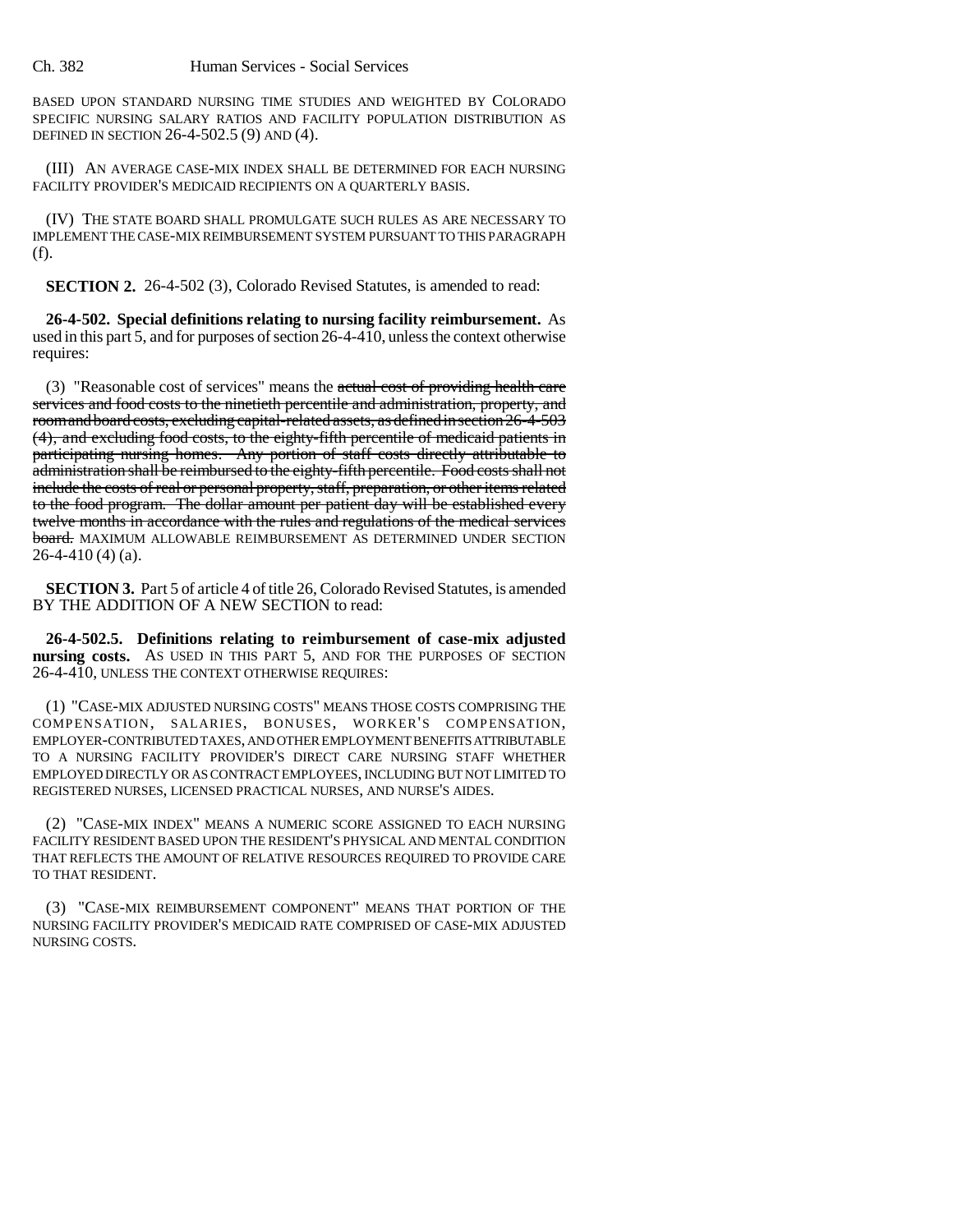(4) "FACILITY POPULATION DISTRIBUTION" MEANS THE NUMBER OF COLORADO NURSING FACILITY RESIDENTS THAT ARE CLASSIFIED INTO EACH RESOURCE UTILIZATION GROUP AS OF A SPECIFIC POINT IN TIME.

(5) "INDEX MAXIMIZATION" MEANS CLASSIFYING A RESIDENT WHO COULD BE ASSIGNED TO MORE THAN ONE CATEGORY TO THE CATEGORY WITH THE HIGHEST CASE-MIX INDEX.

(6) "MINIMUM DATA SET" MEANS A SET OF SCREENING, CLINICAL AND FUNCTIONAL STATUS ELEMENTS THAT ARE USED IN THE ASSESSMENT OF A NURSING FACILITY PROVIDER'S RESIDENTS UNDER THE FEDERAL MEDICARE AND MEDICAID PROGRAMS.

(7) "NORMALIZATION RATIO" MEANS THE STATEWIDE AVERAGE CASE-MIX INDEX DIVIDED BY THE FACILITY'S COST REPORT PERIOD CASE-MIX INDEX.

(8) "NORMALIZED" MEANS MULTIPLYING THE NURSING FACILITY PROVIDER'S PER DIEM CASE-MIX ADJUSTED NURSING COST BY ITS CASE-MIX INDEX NORMALIZATION RATIO FOR THE PURPOSE OF MAKING THE PER DIEM COST COMPARABLE AMONG FACILITIES BASED UPON A COMMON CASE-MIX IN ORDER TO DETERMINE THE MAXIMUM ALLOWABLE REIMBURSEMENT LIMITATION.

(9) "NURSING SALARY RATIOS" MEANS THE RELATIVE DIFFERENCE IN HOURLY WAGES OF REGISTERED NURSES, LICENSED PRACTICAL NURSES, AND NURSE'S AIDES.

(10) "NURSING WEIGHTS" MEANS NUMERIC SCORES ASSIGNED TO EACH CATEGORY OF THE RESOURCE UTILIZATION GROUPS THAT MEASURE THE RELATIVE AMOUNT OF RESOURCES REQUIRED TO PROVIDE NURSING CARE TO A NURSING FACILITY PROVIDER'S RESIDENTS.

(11) "RESOURCE UTILIZATION GROUPS" MEANS THE SYSTEM FOR GROUPING A NURSING FACILITY'S RESIDENTS ACCORDING TO THEIR CLINICAL AND FUNCTIONAL STATUS AS IDENTIFIED FROM DATA SUPPLIED BY THE FACILITY'S MINIMUM DATA SET AS PUBLISHED BY THE HEALTH CARE FINANCING ADMINISTRATION OF THE UNITED STATES DEPARTMENT OF HEALTH AND HUMAN SERVICES.

**SECTION 4.** 26-4-503 (7) and (8), Colorado Revised Statutes, are amended to read:

**26-4-503. Definitions relating to reimbursement of rental allowance for capital-related assets.** As used in this part 5, unless the context otherwise requires:

 $(7)$  "Index" means the  $\overline{\text{Dodge}}$  R. S. MEANS construction systems cost index or an equivalent index that is based upon a survey of prices of common building materials and wage rates for nursing home construction.

(8) "Rental rate" means the average annualized COMPOSITE rate for twenty-year UNITED STATES treasury bonds issued by the United States for the preceding year FOR PERIODS OF TEN YEARS AND LONGER PLUS TWO PERCENT; except that the rental rate shall not exceed nine percent for fiscal year 1985-86, eleven percent for fiscal year 1986-87, and ten percent for fiscal year 1987-88 TEN AND THREE-QUARTERS PERCENT NOR FALL BELOW EIGHT AND ONE-QUARTER PERCENT.